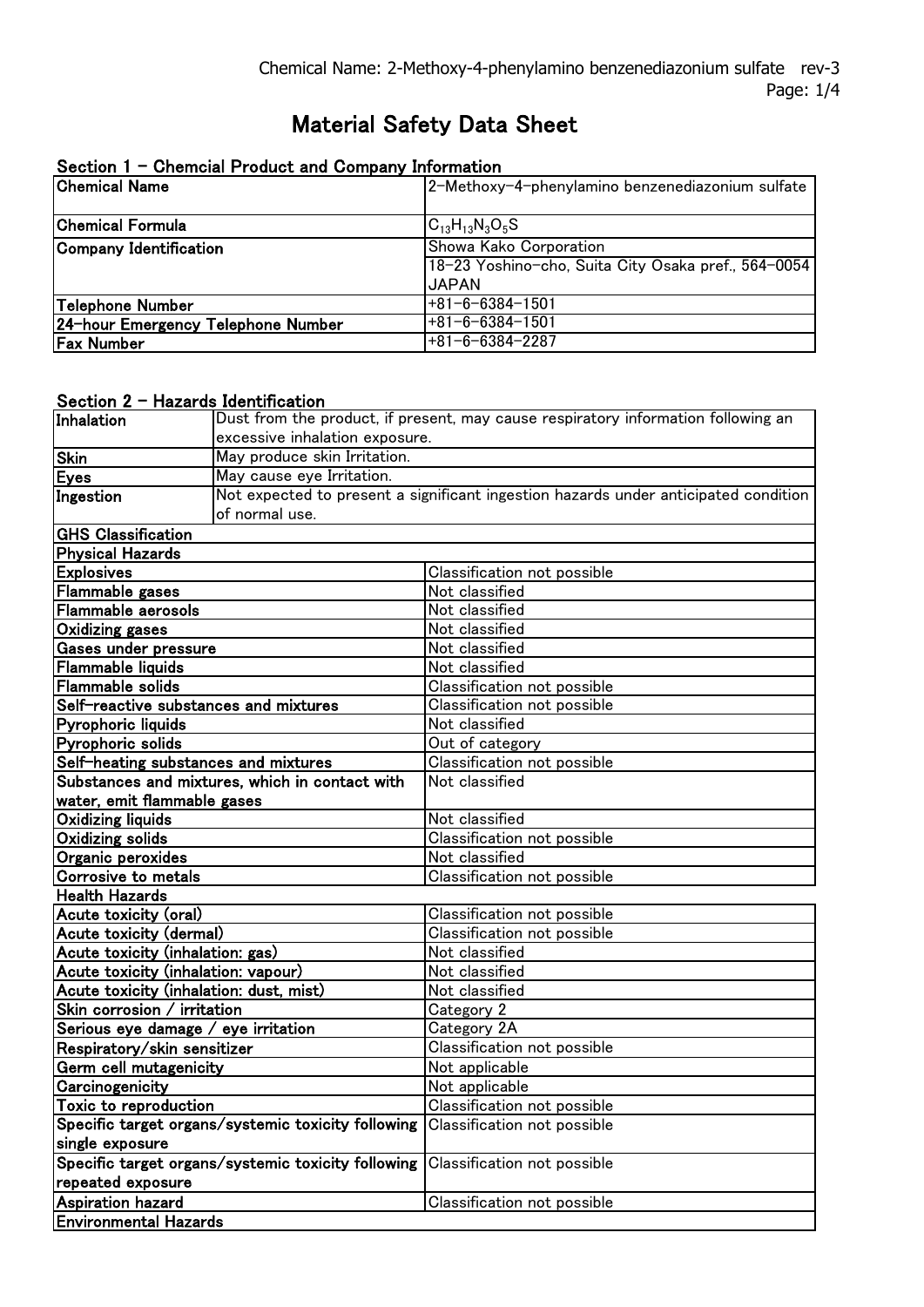|                                                | <b>Classification not possible</b> |
|------------------------------------------------|------------------------------------|
| Hazardous to the aquatic environment (acute)   |                                    |
|                                                | <b>Classification not possible</b> |
| Hazardous to the aquatic environment (chronic) |                                    |
| <b>GHS Symbol</b>                              | GHS07                              |
| Signal word                                    | Warning                            |

### Section 3 - Composition and Information on Ingredients

| <b>Chemical Name</b> | 2-Methoxy-4-phenylamino benzenediazonium sulfate |
|----------------------|--------------------------------------------------|
| $ CAS$ #             | 36305-05-2                                       |
| UN#                  | Not applicable                                   |
| Percent              | 0.99                                             |

### Section 4 - First Aid Measures

| Eyes        | Immediately flush eyes with copious amounts of water for at least 15<br>minutes, occasionally lifting the upper and lower eyelids. Consult with<br>ophthalmologist.                                 |
|-------------|-----------------------------------------------------------------------------------------------------------------------------------------------------------------------------------------------------|
| <b>Skin</b> | Flush skin with plenty of water for at least 15 minutes while removing<br>contaminated clothing and shoes. Wash clothing before reuse. Consult with a<br>physician if symptoms occur.               |
| Ingestion   | Immediately wash mouth with plenty of water and give $1 - 2$ cupfuls of milk or<br>water if victim is conscious and alert. Consult with a physician.                                                |
| Inhalation  | Remove to fresh air, wash out nasal aperture and mouth with plenty of water. If<br>breathing is difficult, give artificial respiration. If not breathing, give oxygen.<br>Consult with a physician. |

### Section 5 - Fire Fighting Measures

| ---------                         |       |                                                                                                                              |
|-----------------------------------|-------|------------------------------------------------------------------------------------------------------------------------------|
| <b>Flash Point</b>                |       | No data found                                                                                                                |
| Autoignition                      |       | None                                                                                                                         |
| <b>Explosion Limits</b>           | Lower | No data found                                                                                                                |
|                                   | Upper | No data found                                                                                                                |
| <b>Extinguishing Media</b>        |       | Water, powder, carbon dioxide, foam                                                                                          |
| <b>Fire Fighting Instructions</b> |       | Avoid non-fire fighting equipped personnel to enter. Extinguish<br>upwind from the fire wearing appropriate protective gear. |

### Section 6 - Accidental Release Measures

| Spills/Leaks | Evacuate spill area. Provide adequate ventilation. Wear self-contained breathing |
|--------------|----------------------------------------------------------------------------------|
|              | apparatus, rubber boots and heavy rubber gloves. Sweep up, place in a bag and    |
|              | hold for waste disposal. Avoid raising dust. Do not contact with skin. Do not    |
|              | linhale. Wash spill site after material pickup is complete.                      |
|              |                                                                                  |

### Section  $7 -$  Handling and Storage

| <b>Handling</b> | Wear appropriate protective gear. Do not contact with eyes, skin and on clothing. |
|-----------------|-----------------------------------------------------------------------------------|
|                 | Do not expose to fire, high temparature, shock and friction. Facilities must be   |
|                 | equipped with countermeasure against static electricity.                          |
| Storage         | Keep container tightly closed. Avoid such conditions as direct sunlight, high     |
|                 | temperature, high humidity and high piling. Store in low-humid, low-temperature   |
|                 | larea.                                                                            |

### Section 8 - Exposure Controls / Personal Protection

Engineering Controls Facilities storing or utilizing the material should be equipped with an eye wash facilities and a safety shower. Use adequate ventilation to keep airbone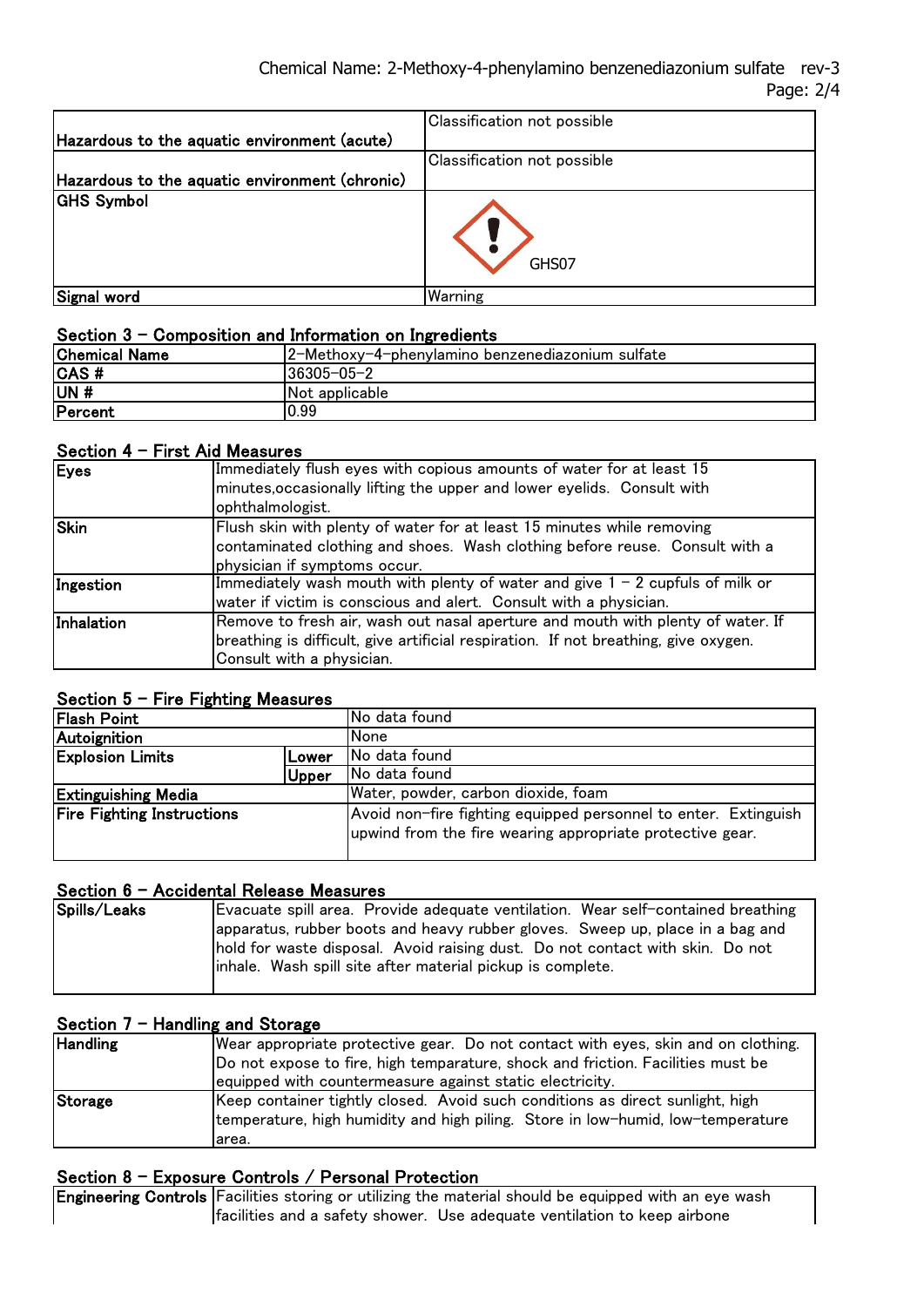#### Chemical Name: 2-Methoxy-4-phenylamino benzenediazonium sulfate rev-3 Page: 3/4  $\frac{1}{\sqrt{2}}$  statistical showledge with an eye washing the material showledge with an eye was however with an eye was however with an eye was however with an eye was however with an eye was however with an eye was however

|                                      | concentrations low.                  |
|--------------------------------------|--------------------------------------|
| <b>Exposure Limits</b>               | Not data found                       |
| <b>Personal Protective Equipment</b> |                                      |
| Eyes                                 | Safety goggles                       |
| <b>Skin</b>                          | Rubber gloves                        |
| Clothing                             | Protective clothing and rubber boots |
| Respirators                          | Anti-dust mask                       |

### Section 9 - Physical and Chemical Properties

| <b>Physical State</b>   | Crystalline powder |
|-------------------------|--------------------|
| Appearance              | Yellow             |
| Odor                    | None               |
| <b>Boiling point</b>    | No data found      |
| <b>Melting point</b>    | No data found      |
| Density                 | No data found      |
| <b>Viscosity</b>        | No data found      |
| pH value                | $8.5 \pm 1.0$      |
| <b>Flash Point</b>      | No data found      |
| Autoignition            | No data found      |
| <b>Explosibility</b>    | No data found      |
| <b>Vapor Pressure</b>   | No data found      |
| <b>Vapor Density</b>    | No data found      |
| <b>Solubility</b>       | Soluble in water   |
| <b>Molecular Weight</b> | 323.33             |

### Section  $10 -$  Stability and Reactivity

| Stability                            | Unstable to light ahd heat, decomposed and degraded<br>by light and heat. |
|--------------------------------------|---------------------------------------------------------------------------|
| Conditions to avoid                  | Light and heat                                                            |
| Incompatibilites with Other Material | Strong oxidizing agents                                                   |
| Hazardous Decomposition Products     | Toxic gases of Carbon Monoxide, Nitrogen Oxides,<br>and Sulfur Oxides     |
| <b>Hazardous Polymerization</b>      | lWill not occur                                                           |

### Section  $11 -$  Toxicological Information

| <b>RTECS#</b>        | No data found                                          |
|----------------------|--------------------------------------------------------|
| LD50/LC50            | No data found                                          |
| Carcinogenicity      | No data found                                          |
| Mutagenicity         | No data found                                          |
| Reproductive Effects | No data found                                          |
| Teratogencity        | No data found                                          |
| Immunology           | No data found                                          |
| Irritation           | May cause irritation to eyes, skin and mucous membrane |

### Section 12 - Ecological Information

| ---------                     |                      |  |
|-------------------------------|----------------------|--|
| Ecotoxicity                   | touna<br>'No<br>data |  |
| <b>Environmental Standard</b> | No.<br>tound<br>data |  |
|                               |                      |  |

### Section 13 - Disposal Consideration

| Disposal Method | Federal (national), state or local laws and regulations will determine the |  |
|-----------------|----------------------------------------------------------------------------|--|
|                 | proper waste disposal method.                                              |  |
| Regulations     | Federal (national), state or local laws and regulations                    |  |

## Section 14 - Transport Information

| <b>Shipping Name</b> | Not applicable |
|----------------------|----------------|
| <b>Hazard Class</b>  | Not applicable |
| UN#                  | Not applicable |
| <b>Packing Group</b> | Not applicable |